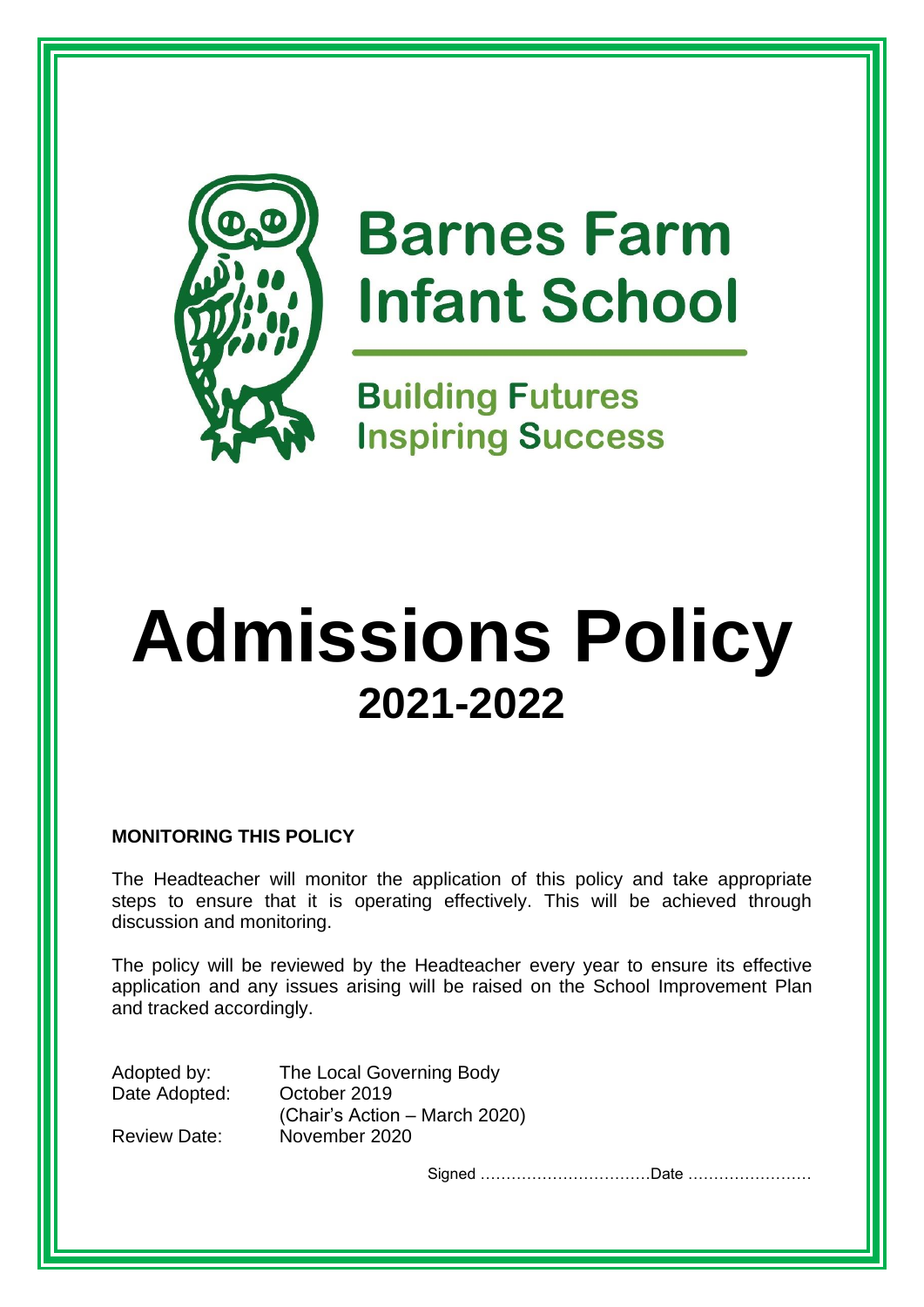Barnes Farm Infant School is an infant school which is proud to be part of the Chelmsford Learning Partnership Trust. Barnes Farm Infant School is the admission authority and has responsibility for admissions to this school during the academic year. The admission arrangements for Barnes Farm Infant School for admission in school year 2021/2022 will be in accordance with the School Admissions Code issued under Section 84 of the School Standards and Framework Act 1998 that came into force in December 2014.

Barnes Farm Infant School has an agreed admission number of 90 pupils for entry to Reception (the published admission number) in the school year which begins in September 2021. The number we will admit into KS1 year groups is 90, this means 30 children are admitted to each KS1 class in accordance with Government KS1 class size regulations. All applicants will be admitted if fewer than 90 apply.

Any child for whom the school is named in an Educational Health Care Plan (EHCP) would be offered a place at our school.

Relevant Looked After Children as defined in section 22 of the Children Act 1989 will be given first priority in oversubscription criteria ahead of all other applicants in accordance with The Education (Admission of Looked After Children) (England) Regulations 2006. A relevant Child Looked After is one who is looked after by a Local Authority in accordance with Section 22 of the Children Act 1989 at the time an application for their admission to a school is made, and who the LA has confirmed will still be looked after at the time when they are admitted to the school.

## **Admissions into the Early Years Foundation Stage**

As required by law, this school provides for the full-time admission of all children offered a place in the reception year group from the September following their fourth birthday. All the children who become 5 years old between 1st September and 31st August of that school year will start school full time in September. Parents can request that the date their child is admitted to the school is deferred until later in the school year or until the term in which the child reaches compulsory school age (the term after their fifth birthday). Where entry is deferred, the school will hold the place for that child and not offer it to another child. Parents may request that their child takes up the place part time until the child reaches compulsory school age. Where parents choose to defer entry, the school may reasonably expect that the child would start at the beginning of a new school term. The parent would not however, be able to defer entry beyond the beginning of the term after the child's fifth birthday, nor beyond the academic year for which the original application was accepted.

#### **Summer Born Children**

Where a parent of a 'summer-born' child (1 April – 31 August) wishes their child to start school in the autumn term following their fifth birthday, they will need to apply for a place at the correct time for the normal admission round for the following academic year. Supporting evidence from relevant professionals working with the child and family stating why the child must be placed outside their normal age appropriate cohort should be submitted. The admission authority for the school will decide whether the application for a Reception place will be accepted or whether it will be treated as an application for a Year 1 place, the child's normal age appropriate cohort. Each case will be considered on an individual basis by the governing body and in general, children would only be educated outside of their normal age group in very limited circumstances. Evidence of the child's educational, medical, social and personal needs will be considered; the governing body will use the supporting evidence provided by the parents to decide whether the application for a deferred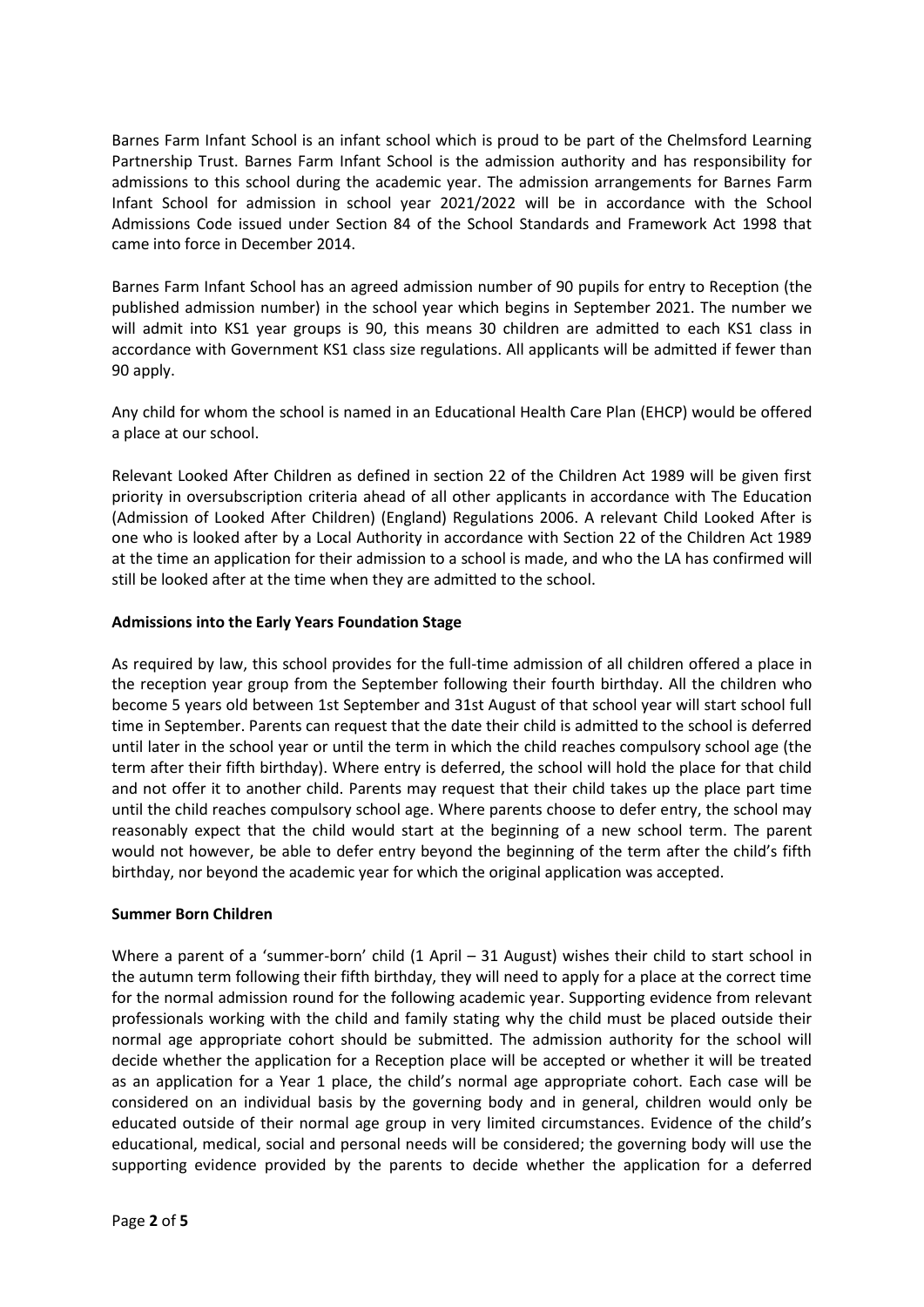Reception place will be accepted. The parent will be informed in writing of the decision made and the reasons behind the decision. If the application for a Reception place is not accepted this does not constitute a refusal of the place and there is no right to an independent statutory appeal.

## **Admissions Process**

As an Academy, The Chelmsford Learning Partnership is the admissions authority. However, Governors have agreed that Essex County Council will coordinate arrangements for Reception intake admissions to Barnes Farm Infant School. This process is managed through a Common Application Form which will be distributed by the Local Authority directly to parents of three or four-year-old children, enabling them to express a preference for up to four schools in ranked order. Parents should send their forms to the Local Authority stating their preference for Barnes Farm Infant School.

All applications, including late applications, will be handled in accordance with the coordinated admissions scheme published by Essex County Council in the 'Primary Education in Essex' booklet. Parents who have completed and submitted their application forms are informed if a place has been allocated at the end of the Spring Term prior to the children starting in September (the exact date is determined each year by Essex County Council).

## **Admissions Criteria**

The PAN for 2021 – 2022 is 90 pupils in Reception.

In the event of oversubscription, after the admission of any pupil with an Educational Health and Care Plan where the school is named in the plan, places will be allocated using the following criteria:

- 1. In accordance with The Education (Admissions of Looked After Children) (England) Regulations 2006) priority will be given to a 'looked after child' or a child who was previously looked after but immediately after being looked after, became subject to an adoption, residence or special guardianship order. A looked after child is a child who is (a) in the care of a local authority at the time of application for admission to the school and who the local authority has confirmed will still be looked after at the time of admission; or (b) being provided with accommodation by a local authority in the Page 3 of 4 exercise of their social services functions (see the definition in section 22(1) of the Children Act 1989).
- 2. Children with a sibling attending the school at the time of application; a relevant sibling is a child who has a brother, sister, adopted brother or sister, or step-brother or stepsister living in the same family unit in the same household and address who attends Barnes Farm Infant School or Barnes Farm Junior School in any year group excluding the final year. Biological siblings who attend the school in any year group excluding the final year will also be treated as siblings irrespective of place of residence.
- 3. Children living in the priority admissions area.
- 4. Children living outside the priority admission area, with priority determined by straight line distance from the home or primary residence of the child to school.

In accordance with infant class size legislation, infant classes will not exceed 30 pupils with a single teacher. Additional children may be admitted above the Published Admission Number in the following limited exceptional circumstances (during and after the normal time of admission):

1. For Reception and KS1 classes at the class size limit if the child has an EHCP specifying the school in the plan;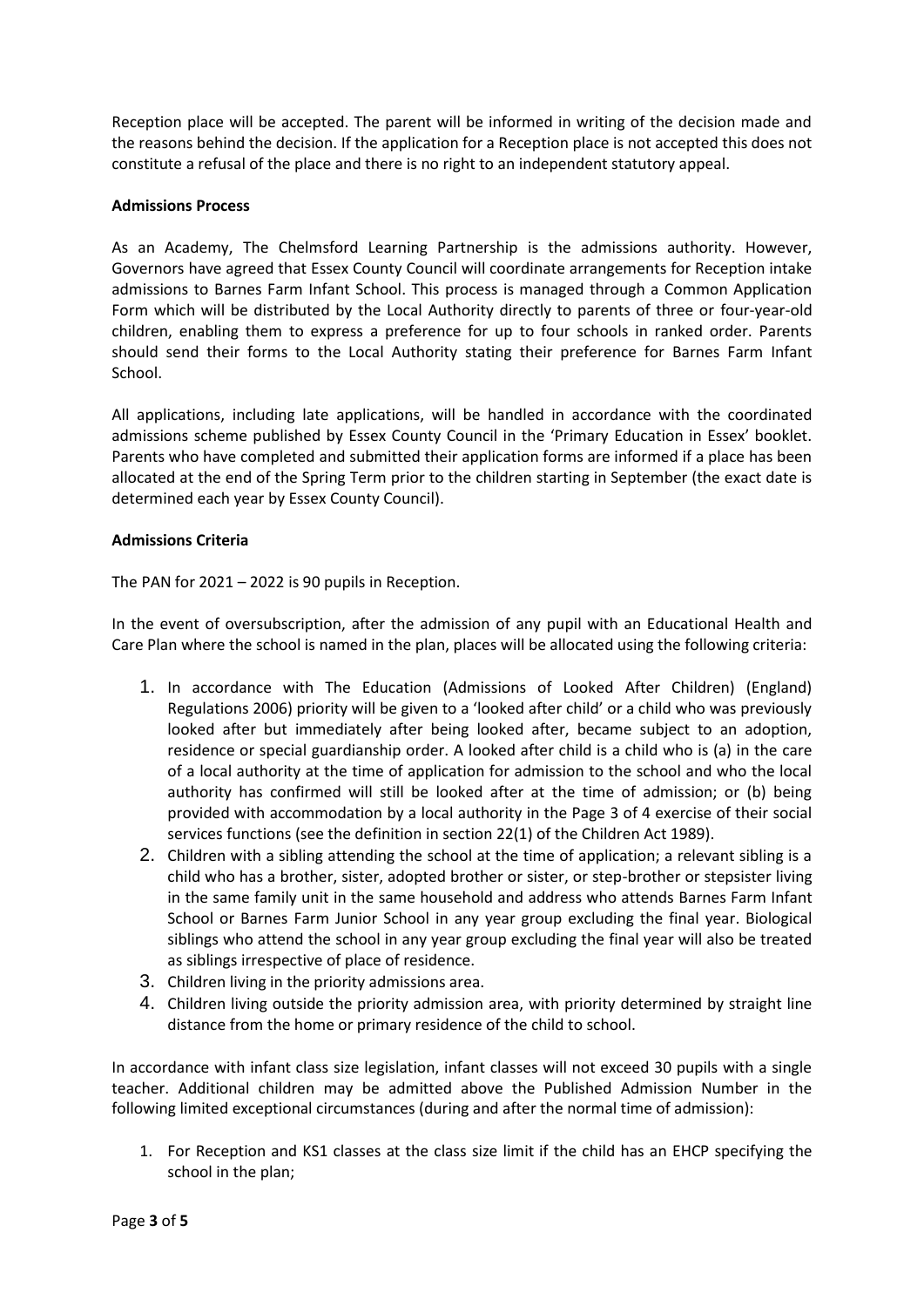- 2. Looked after children as defined above admitted outside the normal admissions round;
- 3. Children admitted, after initial allocation of places, because of a procedural error made by the admissions authority or the local authority in the original application process;
- 4. Children admitted after an independent appeals panel upholds an appeal;
- 5. Children who move into the area outside normal admissions round for whom there is no other available school within reasonable distance (Fair Access Protocol);
- 6. Children of UK service personnel admitted outside the normal admissions round.
- 7. Children whose twin or sibling from a multiple birth is admitted otherwise than as an excepted pupil

A waiting list will be retained by the school for the remainder of the Reception Year; parents should indicate whether they wish to remain on a waiting list. Places that become available outside of the normal admissions will be allocated using the Admissions Criteria above.

#### **Joining the School at Any Other Time**

For mid-year applications, a mid-year application form needs to be completed and returned directly to School Planning and Admissions, who will apply to the schools you list, including Barnes Farm Infant School, on your behalf. A copy of the application form is available from our school, or can be requested from: School Planning and Admissions,

Essex County Council, P.O. Box 4261, Chelmsford CM1 1GS. Tel: 0845 603 2200. Email: [admissions@essex.gov.uk](mailto:admissions@essex.gov.uk)

Alternatively, a form can be downloaded from School Planning and Admissions website [www.essex.gov.uk/admissions](http://www.essex.gov.uk/admissions)

Full details of the mid-year application process are provided in the mid-year application form's accompanying booklet. The Admissions Criteria above will also apply for mid-year admissions, given the school's maximum capacity.

#### **Appeals**

The Chelmsford Learning Partnership will act in accordance with the School Admissions Appeal Code that has been issued under Section 4 of the School Standards and Framework Act 1998 and should be read alongside the School Admissions (Appeal Arrangements) (England) Regulations 2012, the School Admissions Code and other guidance and law that affect admissions and admissions appeals in England.

Parents of children who are not offered a place at Barnes Farm Infant School are entitled to appeal against the decision of the Admissions Authority (Chelmsford Learning Partnership). The Chelmsford Learning Partnership has requested that The Statutory Appeals Service of Essex County Council administer the appeals process on its behalf.

Should you wish to appeal then you should contact: The Clerk to the Independent Appeal Panel P.O. Box 11,